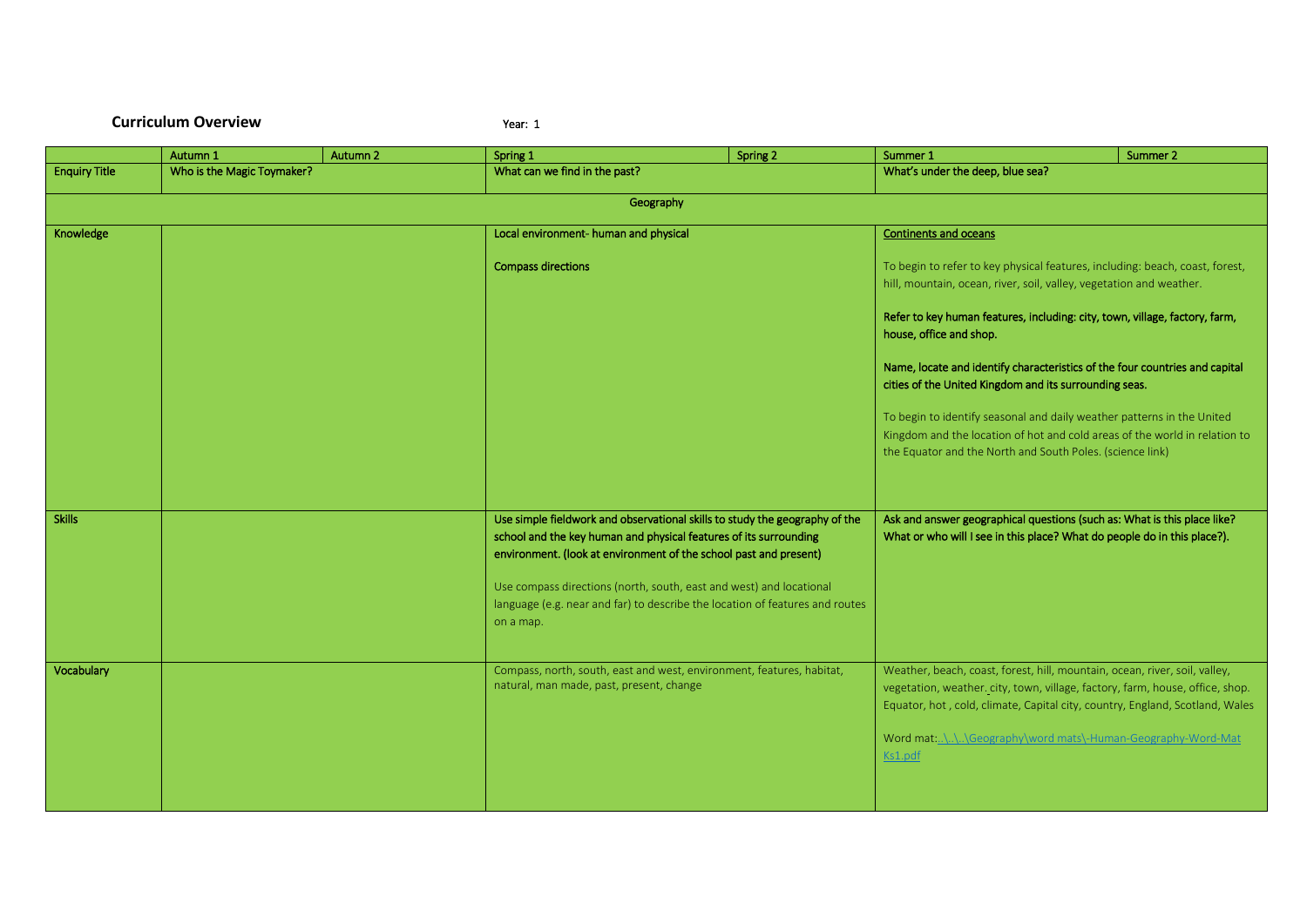|               |                                                                                                                                                                                                                                                                                             |                                                                                                                                                                                                                                                                                                                                                                                                                                                                                                                                                                                                                                                                                                                                                                                                                                  | History                                                                                                                                                                                                                                                                                                                                                                                                                                                                                                                                                                                                                                                                                                                                                                            |                                                                                                                               |                                                                                                                     |                                              |
|---------------|---------------------------------------------------------------------------------------------------------------------------------------------------------------------------------------------------------------------------------------------------------------------------------------------|----------------------------------------------------------------------------------------------------------------------------------------------------------------------------------------------------------------------------------------------------------------------------------------------------------------------------------------------------------------------------------------------------------------------------------------------------------------------------------------------------------------------------------------------------------------------------------------------------------------------------------------------------------------------------------------------------------------------------------------------------------------------------------------------------------------------------------|------------------------------------------------------------------------------------------------------------------------------------------------------------------------------------------------------------------------------------------------------------------------------------------------------------------------------------------------------------------------------------------------------------------------------------------------------------------------------------------------------------------------------------------------------------------------------------------------------------------------------------------------------------------------------------------------------------------------------------------------------------------------------------|-------------------------------------------------------------------------------------------------------------------------------|---------------------------------------------------------------------------------------------------------------------|----------------------------------------------|
| Knowledge     | Comparing old and new toys.<br>$\bullet$<br>$\bullet$                                                                                                                                                                                                                                       | Time line of events and plot the dinosaur era on the timeline.<br>$\bullet$<br>Look at how long ago this was compared to the present day.<br>Asking older relatives about the toys they played<br>Learn about the different dinosaurs of the past and sort into<br>with in the past and making comparisons between<br>$\bullet$<br>those and the toys the children play with today.<br>venn diagrams according to their features.<br>Discussing and investigating the different<br>Learn about the role of the archaeologist- how do we know<br>$\bullet$<br>materials used to make different toys.<br>what we know today?<br>Discuss basic evolution including how humans have evolved<br>$\bullet$<br>from dinosaurs.<br><b>Black History- Rosa Parks</b><br>Investigate Mary Annings-who was she and why was she<br>$\bullet$ |                                                                                                                                                                                                                                                                                                                                                                                                                                                                                                                                                                                                                                                                                                                                                                                    | Geography focus term<br>Local history - The white horses<br>*Where are they? Map links with Geography<br>*Why are they there? |                                                                                                                     |                                              |
|               | Learn about who Rosa Parks was (refused to give<br>$\bullet$<br>her seat up on the bus for a white person) and<br>why she is an important and influential person<br>Discuss how it would feel to be Rosa Parks and<br>how it would have felt to be the other people on<br>the bus with her. |                                                                                                                                                                                                                                                                                                                                                                                                                                                                                                                                                                                                                                                                                                                                                                                                                                  | important?<br>Find out about Kings and Queens of the past including<br>$\bullet$<br>Elizabeth II, Queen Victoria, King James and Henry VII.<br>Compare the times of Elizabeth I and II.<br>$\bullet$<br>Learn about explorers from the past (Edmond Hilary, Neil<br>$\bullet$<br>Armstrong, Amelia Earheart)<br>Learn about musicians from the past and present and compare<br>$\bullet$                                                                                                                                                                                                                                                                                                                                                                                           |                                                                                                                               |                                                                                                                     |                                              |
| <b>Skills</b> | about the past.<br>$\bullet$<br>questions about the past.<br>of time on a timeline.<br>$\bullet$<br>I can sequence events in my life.<br>$\bullet$<br>my life time.<br>I can talk about history with my friends.                                                                            | I can use historical evidence to ask questions<br>I can use historical evidence to find answers to<br>I can recognise the difference between past and<br>present in my life and my friend's lives.<br>I can order 3 or 4 artefacts from different periods<br>I can match objects to people of different ages.<br>I can explain changes that have happened over<br>I can use historical words and phrases such as: a<br>long time ago, when my parents/carers were<br>children and years ago to describe the past.                                                                                                                                                                                                                                                                                                                | them (Aretha Franklin, Nigel Kennedy, Tom Jones, Adele)<br>I can use historical evidence to ask questions about the past.<br>I can use historical evidence to find answers to questions about<br>$\bullet$<br>the past.<br>I can write about people and events from the past.<br>I can use ICT to show what I know about the past.<br>٠<br>I can know and recount episodes from stories about the past.<br>I can ask questions about the past such as: What was it like for<br>$\bullet$<br>people? What happened? How long ago?<br>I can describe historical events.<br>$\bullet$<br>I can talk about history with my friends.<br>I can use historical words and phrases such as: a long time ago,<br>when my parents/carers were children and years ago to<br>describe the past. |                                                                                                                               | I can study an area of local history.                                                                               |                                              |
| Vocabulary    | Past, present, compare, old, new, a long time ago, materials                                                                                                                                                                                                                                |                                                                                                                                                                                                                                                                                                                                                                                                                                                                                                                                                                                                                                                                                                                                                                                                                                  | Timeline, dinosaur, features, archaeologist, evolution, King, Queen, past,<br>present, future, explorer, musician, a long time ago                                                                                                                                                                                                                                                                                                                                                                                                                                                                                                                                                                                                                                                 |                                                                                                                               | Past, present, white horse, location                                                                                |                                              |
|               |                                                                                                                                                                                                                                                                                             |                                                                                                                                                                                                                                                                                                                                                                                                                                                                                                                                                                                                                                                                                                                                                                                                                                  | Art                                                                                                                                                                                                                                                                                                                                                                                                                                                                                                                                                                                                                                                                                                                                                                                |                                                                                                                               |                                                                                                                     |                                              |
| Knowledge     | <b>Drawing</b><br><b>Focus: Paul Cezanne</b><br>$\bullet$<br>Observing still life<br>$\bullet$                                                                                                                                                                                              | <b>Painting</b><br><b>Focus: Paul Klee</b><br>Name primary and<br>secondary colours                                                                                                                                                                                                                                                                                                                                                                                                                                                                                                                                                                                                                                                                                                                                              | <b>Printing</b><br><b>Focus: Andy Warhol</b><br>$\bullet$<br><b>Relief printing</b><br>$\bullet$                                                                                                                                                                                                                                                                                                                                                                                                                                                                                                                                                                                                                                                                                   | <b>CLAY</b><br><b>Focus: Chris Gryder</b><br><b>Manipulating clay</b><br>to achieve                                           | <b>Textiles</b><br><b>Focus: Tapestry</b><br>Sorting materials based on their<br>appearance, properties and purpose | 3D form<br><b>Focus: Andy</b><br>Goldsworthy |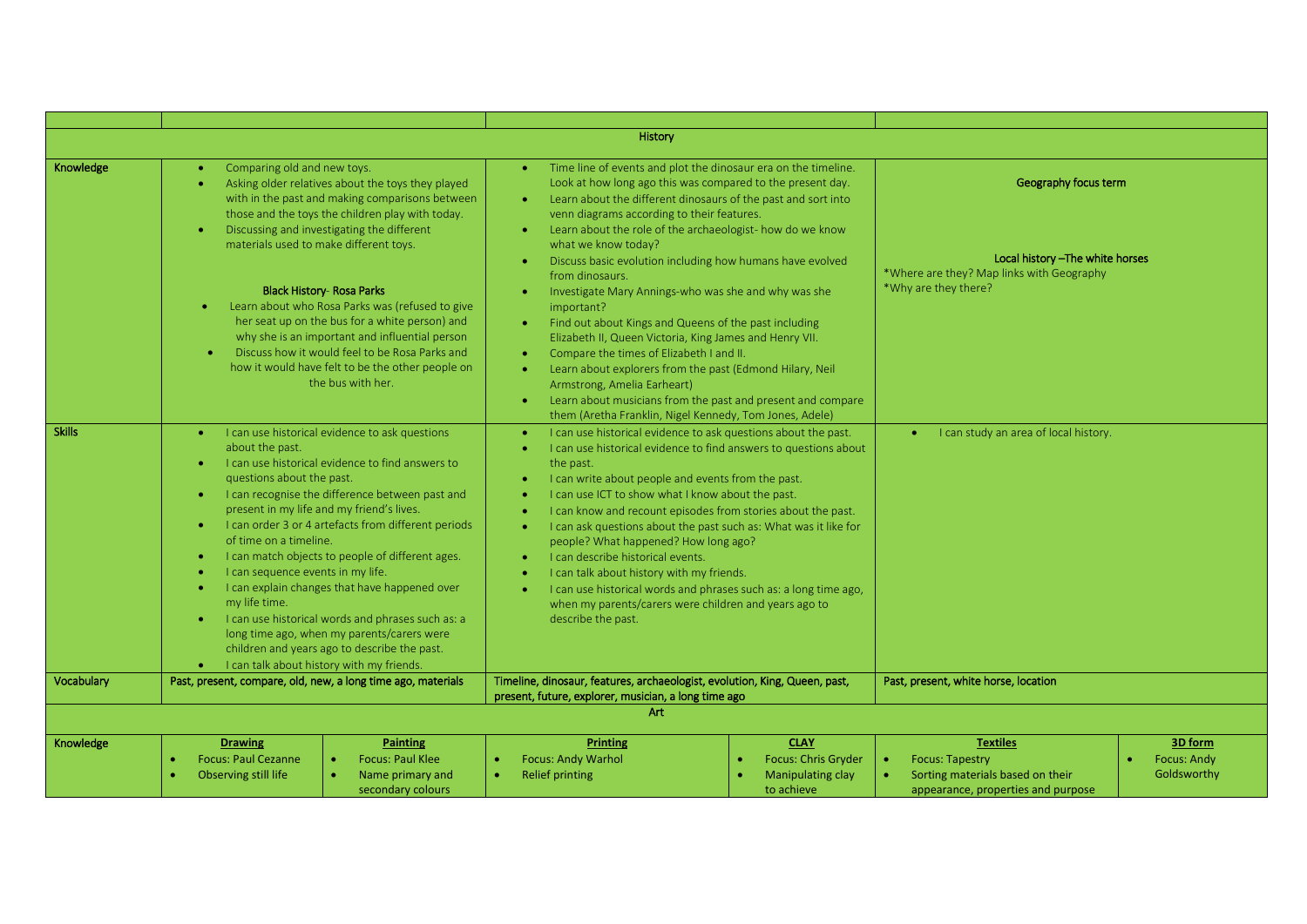|               | Colour mixing using<br>coloured pencils and<br><b>HB</b> pencils                                                                                                                                                                                                                      | Mix secondary colours<br>$\bullet$<br>Add black and white to<br>change tone<br>Colour matching to<br>real life objects                                                                                                                                                      | How to print clearly with no smudging<br>or slipping<br>Creating a repeating pattern<br>$\bullet$                                                                        | successful<br>outcomes<br>$\bullet$<br>Selecting<br>appropriate tools<br>Imprinting, cutting<br>$\bullet$<br>and joining                                                                                                                                    | <b>Adding embellishments</b>                                                                                                                                                                                                 | <b>Understand the</b><br>term three-<br>dimensional<br>Investigate 3D<br>modelling using<br>different nstural<br>materials<br>Turning 2D paper<br>into 3D    |
|---------------|---------------------------------------------------------------------------------------------------------------------------------------------------------------------------------------------------------------------------------------------------------------------------------------|-----------------------------------------------------------------------------------------------------------------------------------------------------------------------------------------------------------------------------------------------------------------------------|--------------------------------------------------------------------------------------------------------------------------------------------------------------------------|-------------------------------------------------------------------------------------------------------------------------------------------------------------------------------------------------------------------------------------------------------------|------------------------------------------------------------------------------------------------------------------------------------------------------------------------------------------------------------------------------|--------------------------------------------------------------------------------------------------------------------------------------------------------------|
| <b>Skills</b> | Begin to draw lines of<br>different sizes and<br><b>thickness</b><br>Colour inside the lines<br>Show pattern and<br>texture using dots and<br><b>lines</b><br>Mix colours using<br>different coloured<br>pencils and HB pencils<br>Observational drawing<br>Design, make,<br>evaluate | Splatter, flicking<br>techniques<br>Use thick and thin<br><b>brushes</b><br>Create colour wheels<br>Mix primary colours to<br>make secondary<br>colours<br><b>Colour matching</b><br>Add white and black to<br>make different shades<br>Design, make, evaluate<br>$\bullet$ | How to print clearly with little<br>smudging or slipping<br>Creating a repeating pattern<br>Create a stamp using thick card<br>Design, make, evaluate                    | Rolling, pinching,<br>$\bullet$<br>squeezing, pushing,<br>pulling cutting clay<br>into specific forms<br>Add texture and<br>$\bullet$<br>pattern by using<br>lines and dots<br>Joining pieces of<br>$\bullet$<br>clay together<br>Design, make,<br>evaluate | Sorting textiles based on properties<br>Using fabric crayons<br>Adding embellishments using glue                                                                                                                             | Folding, bending,<br>rolling paper<br>$\bullet$<br>Begin to use scissors<br><b>Explore different</b><br>$\bullet$<br>natural materials<br>Use hands as tools |
| Vocabulary    | Observe, line, pattern,<br>texture, mixing, thickness                                                                                                                                                                                                                                 | Still life, primary colours,<br>secondary colours, tone,<br>splatter, flick, thick, thin                                                                                                                                                                                    | Repeating pattern, relief printing, stamp                                                                                                                                | Imprinting, cutting,<br>rolling, pinching,<br>squeezing, pushing,<br>pulling, texture, patterns,<br>joining                                                                                                                                                 | Material, tapestry, embellish, embellishment                                                                                                                                                                                 | Three dimensional,<br>natural materials, folding,<br>bending, cutting, sticking                                                                              |
|               |                                                                                                                                                                                                                                                                                       |                                                                                                                                                                                                                                                                             | DT                                                                                                                                                                       |                                                                                                                                                                                                                                                             |                                                                                                                                                                                                                              |                                                                                                                                                              |
| Knowledge     | Puppet                                                                                                                                                                                                                                                                                | Cooking - Sweets for<br>Enterprise                                                                                                                                                                                                                                          | <b>Stampers-</b> Dinosaur Stamper                                                                                                                                        | <b>Cooking-Pizza</b>                                                                                                                                                                                                                                        | <b>Cooking-Salad</b>                                                                                                                                                                                                         | Toys with moving parts                                                                                                                                       |
| <b>Skills</b> | *Have experience of<br>puppets<br>*Know how to transport and<br>use simple equipment safely                                                                                                                                                                                           |                                                                                                                                                                                                                                                                             | *Understanding of printing using various<br>resource<br>*Know how to use scissors safely<br>Understand that some shapes will make<br>better prints than others           |                                                                                                                                                                                                                                                             | *Some understanding of food hygiene<br>*Know where food comes from<br>*Know how to use some<br>kitchen equipment safely<br>*Know importance of a varied diet<br>*Know that some foods need to be washed<br>before using them | *Have experience of toys<br>with moving parts<br>*Know how to transport<br>and use simple<br>equipment safely                                                |
| Vocabulary    | *Talk about existing products<br>and say what is good or not<br>so good about them<br>* Explain what they want to<br>do.                                                                                                                                                              |                                                                                                                                                                                                                                                                             | *Talk about existing products and say what is<br>good or not so good about them<br>* Explain what they want to do.<br>*Design following design criteria with<br>support. | Cooking-<br>*chopping using a blunt<br>knife safely<br>*use a grater with adult<br>support                                                                                                                                                                  | * Use a blunt knife safely                                                                                                                                                                                                   | *Talk about existing<br>products and say what is<br>good or not so good about<br>them                                                                        |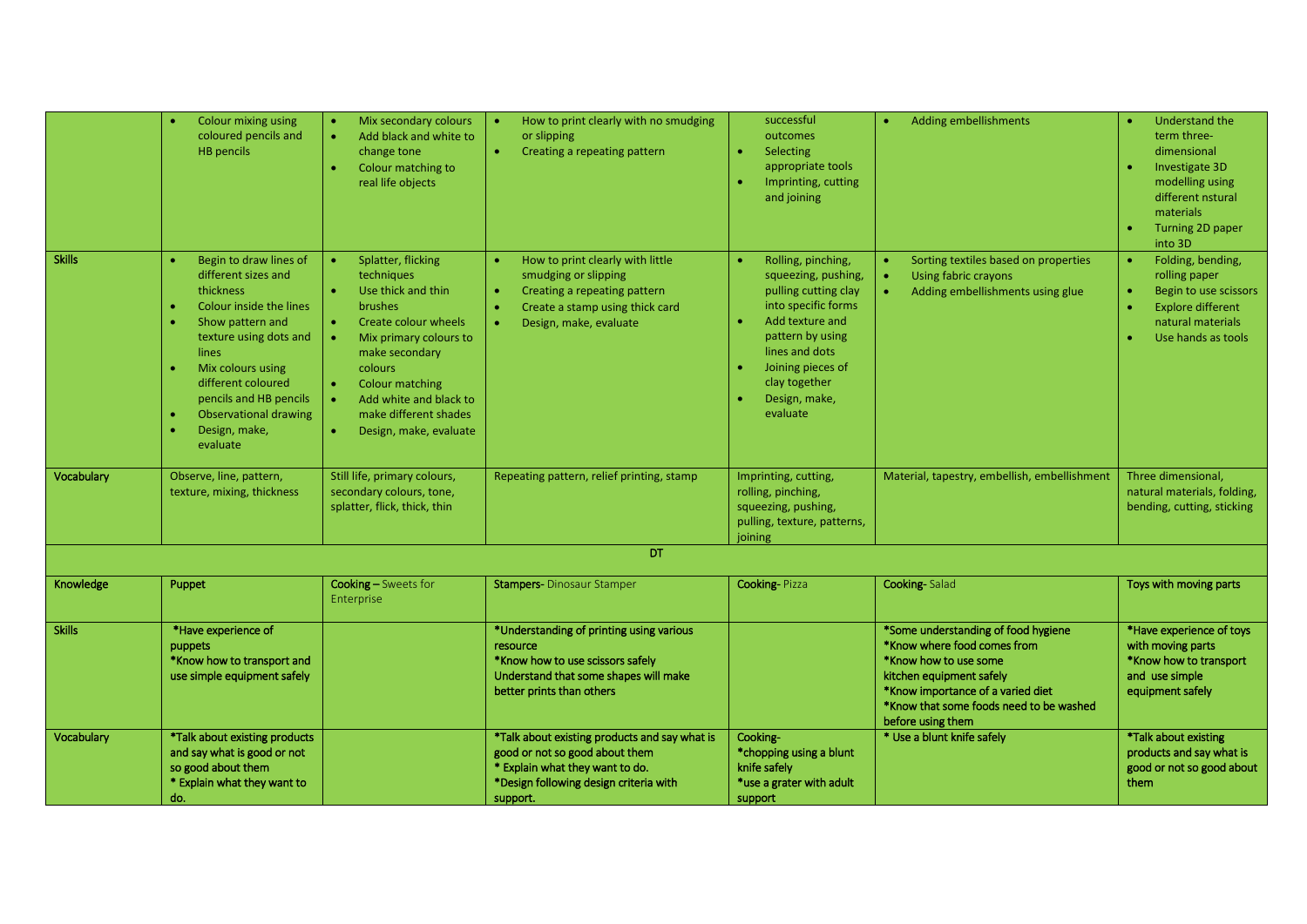|           | *Design following design<br>criteria with support.<br>* Use simple pictures/<br>words/diagrams to describe<br>design.<br>* Select tools and equipment<br>needed for purpose.<br>*Use appropriate materials<br>*Talk about own work with<br>support                                                                             |                                                                                                                                                                                                      | * Use simple pictures/ words/ diagrams to<br>describe design.<br>* Select tools and equipment needed for<br>purpose.<br>*Use scissors safely, practising and<br>developing this skill<br>*Use appropriate materials<br>*Talk about own work with support                                                                                                                                                                                                       | *use a spoon to measure<br>ingredients and spread                                                                                                                                                                 |                                                              |                                                        | * Explain what they want<br>to do.<br>*Design following design<br>criteria with support.<br>* Use simple pictures/<br>words/diagrams to<br>describe design.<br>* Select tools and<br>equipment needed for<br>purpose.<br>*Use appropriate<br>materials<br>*Talk about own work<br>with support<br>*Use a simple lever |
|-----------|--------------------------------------------------------------------------------------------------------------------------------------------------------------------------------------------------------------------------------------------------------------------------------------------------------------------------------|------------------------------------------------------------------------------------------------------------------------------------------------------------------------------------------------------|----------------------------------------------------------------------------------------------------------------------------------------------------------------------------------------------------------------------------------------------------------------------------------------------------------------------------------------------------------------------------------------------------------------------------------------------------------------|-------------------------------------------------------------------------------------------------------------------------------------------------------------------------------------------------------------------|--------------------------------------------------------------|--------------------------------------------------------|-----------------------------------------------------------------------------------------------------------------------------------------------------------------------------------------------------------------------------------------------------------------------------------------------------------------------|
|           |                                                                                                                                                                                                                                                                                                                                |                                                                                                                                                                                                      |                                                                                                                                                                                                                                                                                                                                                                                                                                                                |                                                                                                                                                                                                                   |                                                              |                                                        |                                                                                                                                                                                                                                                                                                                       |
|           |                                                                                                                                                                                                                                                                                                                                |                                                                                                                                                                                                      | <b>RE</b>                                                                                                                                                                                                                                                                                                                                                                                                                                                      |                                                                                                                                                                                                                   |                                                              |                                                        |                                                                                                                                                                                                                                                                                                                       |
| Knowledge | Symbols of belonging for<br>each child, Christian symbols<br>-e.g. fish, cross, Christian<br>dolls, Bibles.<br>The story of the lost coin.<br>Baby baptism.<br>Islam symbols, picture of hajj<br>pilgrimage, Islamic Art &<br>calligraphy for Allah.<br>Story of Muhammad and the<br>farmer boy.<br>Welcoming a baby in Islam. | Introduce Elizabeth, Grace &<br>James & Frederick Fisher.<br>The good shepherd, the lost<br>sheep & the story of Jonah.<br>The story of Zaccheaus and<br>Jesus making friends with his<br>disciples. | Celebration& remembrance in children's<br>own lives.<br>Meaning of Jewish rituals for example during<br>Pesach, Shabbat and Chanukaah and Sukkot.<br>Day $1-$<br>Pesach (Passover) or Shabbat, Chanukaah,<br>Sukkot.<br>Jewish visitor (Rabbi or Jewish person)<br>Celebration& remembrance in children's<br>own lives.<br>Easter story timeline. Easter gardens and sad<br>times and happy times<br>And symbols of Easter - Kim's game.<br>Day $2-$<br>Easter | of study.<br>Church visit<br>Explore key features of a Church and how key parts help<br>with worship: e.g. altar, cross, stained glass windows,<br>font, pulpit, baptismal pool.<br>Day $1-$<br><b>Church Day</b> | This could be an RE week or fit into a cross curricular unit | wudu, prayer beads, calligraphy.<br>Day $2-$<br>Mosque | Look at virtual tour of mosques and look for<br>similarities and differences. Look at key<br>features of prayer in a mosque -prayer mat,                                                                                                                                                                              |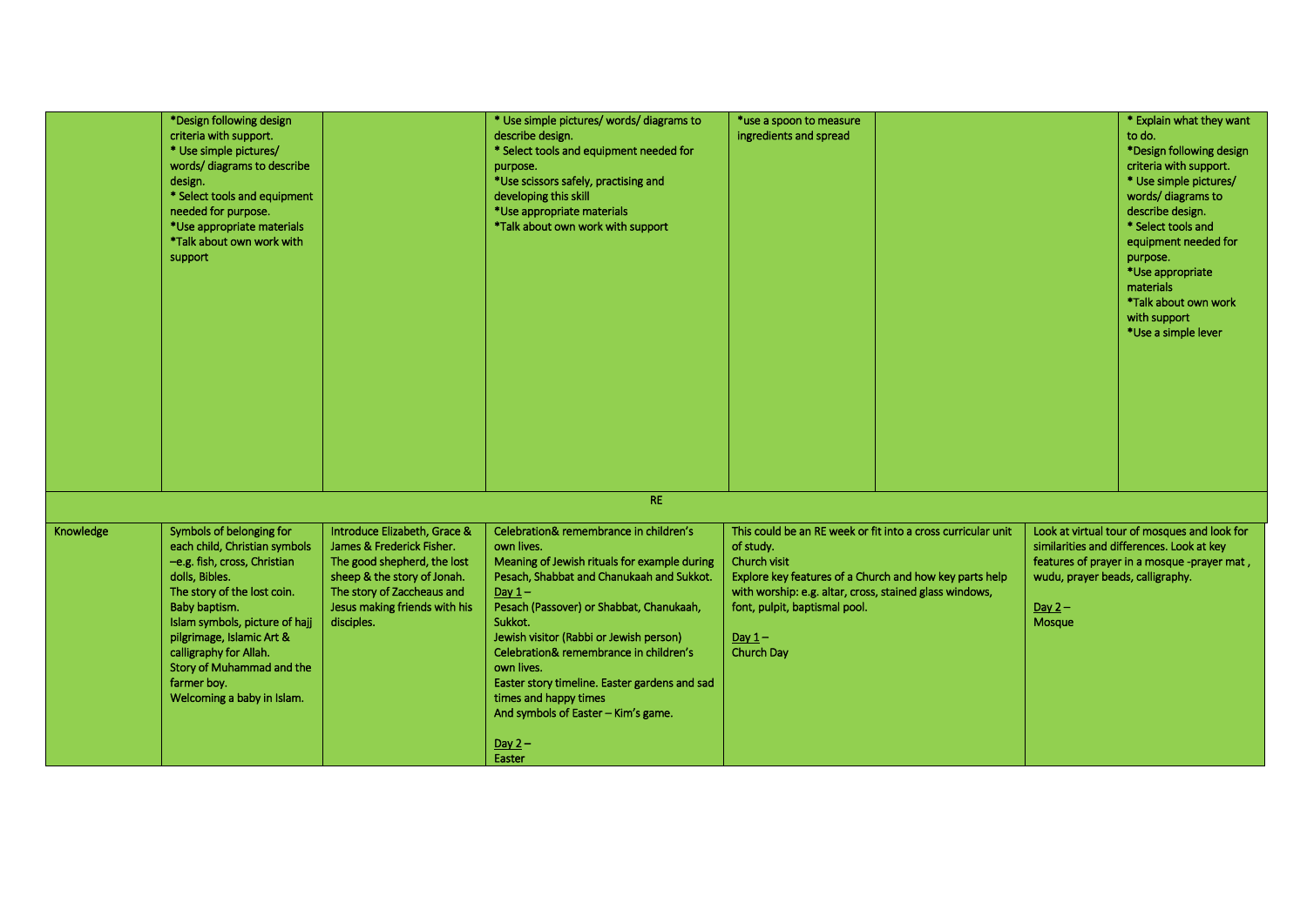| <b>Skills</b> | Recognise & name some<br>symbols of belonging for<br>Christians and one other<br>religion.<br>Explain what these symbols<br>mean to believers.<br>Recount what happens at a<br>traditional Christian infant<br>baptism/dedication &<br>compare to ceremonies in<br>other faiths.<br>Identify similarities/<br>differences between the<br>ceremonies studied<br>(Exceeding) | Describe some simple<br>Christian beliefs about God<br>and Jesus.<br>Re-tell a Christian story in<br>words, drama and/or pictures<br>and suggest what it means.<br><b>Understand and discuss</b><br>issues of right & wrong.<br>arising from the stories.<br>Ask questions about believing<br>in God.                                                                                       | Describe how a festival is celebrated -<br>Pesach, Shabbat, Chanukaah, Sukkhot, Easter<br>Retell stories connected with Easter and say<br>why these are important to Christians.<br>Consider questions such as how might these<br>foods help people<br>remember this festival?<br>Reasoning: Give reasons why people like to<br>celebrate important events.<br>Describe links between artefacts and or<br>symbols to a known festival e.g. Pesach<br>(Passover) or Easter. | Explain why places of worship are important to the local community.<br>Identify objects in a church or mosque and say how they are used and what they mean to believers.<br>Questioning: Ask appropriate and respectful questions of believers. |                                                                                                                                                                                                                                                                                                                   |                                                       |  |  |
|---------------|----------------------------------------------------------------------------------------------------------------------------------------------------------------------------------------------------------------------------------------------------------------------------------------------------------------------------------------------------------------------------|---------------------------------------------------------------------------------------------------------------------------------------------------------------------------------------------------------------------------------------------------------------------------------------------------------------------------------------------------------------------------------------------|----------------------------------------------------------------------------------------------------------------------------------------------------------------------------------------------------------------------------------------------------------------------------------------------------------------------------------------------------------------------------------------------------------------------------------------------------------------------------|-------------------------------------------------------------------------------------------------------------------------------------------------------------------------------------------------------------------------------------------------|-------------------------------------------------------------------------------------------------------------------------------------------------------------------------------------------------------------------------------------------------------------------------------------------------------------------|-------------------------------------------------------|--|--|
| Vocabulary    | Symbol, Bible, Christian,<br>baptism, Islam, Muslim,<br>calligraphy, Allah, hajj<br>pilgrimage, Muhammad                                                                                                                                                                                                                                                                   | Christian, God, Jesus, Jonah,<br>Zaccheaus, disciples                                                                                                                                                                                                                                                                                                                                       | Pesach (Passover), Shabbat, Chanukaah & Sukkot, Rabbi<br>Easter, crucifixion, cross, resurrection, Last Supper.                                                                                                                                                                                                                                                                                                                                                            |                                                                                                                                                                                                                                                 | Altar, cross, stained glass windows, font, pulpit, baptismal pool<br>Wudu, Mihrab, Minaret, calligraphy, prayer beads & mat, Mecca (Makkah)                                                                                                                                                                       |                                                       |  |  |
| Computing     |                                                                                                                                                                                                                                                                                                                                                                            |                                                                                                                                                                                                                                                                                                                                                                                             |                                                                                                                                                                                                                                                                                                                                                                                                                                                                            |                                                                                                                                                                                                                                                 |                                                                                                                                                                                                                                                                                                                   |                                                       |  |  |
| Knowledge     | Online Safety and<br>Exploring Purple Mash - 4<br>weeks<br>To become familiar with the<br>icons and types of<br>resources available in the<br>Topics section.<br>To explore the Tools and<br>Games section of Purple<br>Mash<br>Grouping and Sorting -2<br>weeks (2DIY) -<br>To understand how to group<br>and sort items and why this<br>is useful                        | Pictograms - 3 weeks<br>(2Count)<br>To understand that data can<br>be represented in picture<br>format.<br>To contribute to a class<br>pictogram.<br>Lego Builders - 3 weeks<br>(2DIY)<br>To compare the effects of<br>adhering strictly to<br>instructions to completing<br>tasks without complete<br>instructions.<br>To consider how the order<br>of instructions affects the<br>result. | Maze Explorers- 3 weeks(2Go)<br>Animated<br>To understand the functionality of the<br>direction keys.<br>To understand how to create and debug a<br>set of instructions (algorithm).<br>To understand how to change and extend<br>the algorithm list.<br>Story Books - 3 weeks plus 2 lesson linked<br>to English (2Create A Story)<br>To be introduced to an understand e-books<br>and the 2Create a Story tool.                                                          | Coding - 6 weeks<br>(2Code)<br>To understand what<br>coding means.<br>To know the save, print,<br>open and new icon.                                                                                                                            | Spreadsheets - 3 weeks (2Calculate)<br>To know what a spreadsheet program looks<br>like.<br>How to open 2Calculate in Purple Mash.<br>How to enter data into spreadsheet cells.<br>Technology Outside of School - 2 weeks<br>To walk around the local community and find<br>examples of where technology is used. | <b>Assessment for Learning</b><br>based intervention. |  |  |
| <b>Skills</b> | Online Safety and<br>Exploring Purple Mash - 4<br>weeks                                                                                                                                                                                                                                                                                                                    | Pictograms - 3 weeks<br>(2Count)                                                                                                                                                                                                                                                                                                                                                            | Maze Explorers- 3 weeks(2Go)<br>To use the additional direction keys as part<br>of an algorithm.                                                                                                                                                                                                                                                                                                                                                                           | Coding - 6 weeks<br>(2Code)                                                                                                                                                                                                                     | Spreadsheets - 3 weeks (2Calculate)<br>To use 2Calculate image tools to add clipart<br>to cells.                                                                                                                                                                                                                  |                                                       |  |  |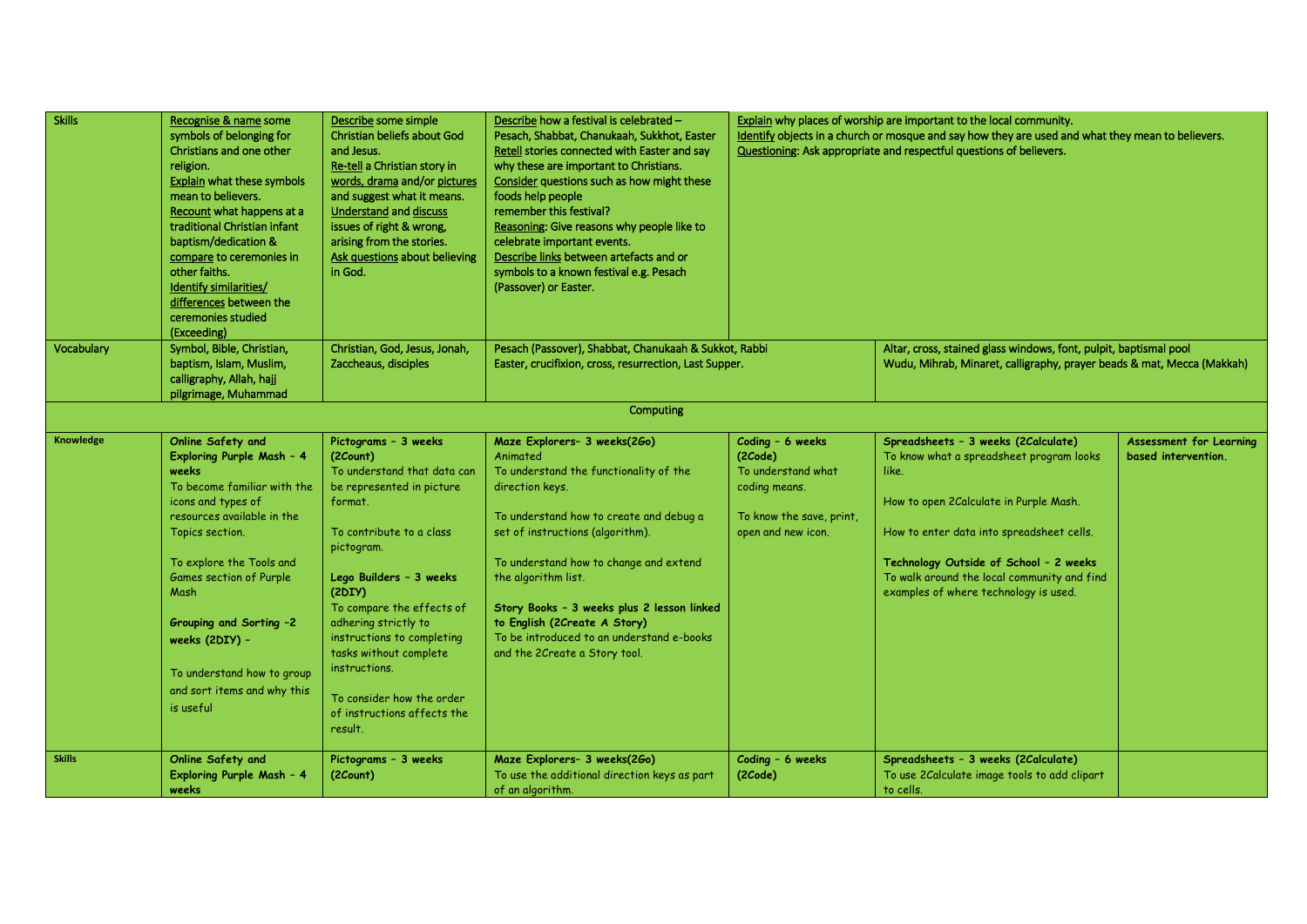|                       | To log in safely.            | To use a pictogram to       | To create a longer algorithm for an activity.                                            | To use design mode to                       |                                               |                   |
|-----------------------|------------------------------|-----------------------------|------------------------------------------------------------------------------------------|---------------------------------------------|-----------------------------------------------|-------------------|
|                       | To learn how to find saved   | record the results of an    |                                                                                          | set up a scene.                             | To use 2Calculate control tools: lock, move   |                   |
|                       | work in the Online Work      | experiment                  | To set challenges for peers.                                                             | To add characters.                          | cell, speak and count.                        |                   |
|                       | area and find teacher        | Lego Builders - 3 weeks     | To access peer challenges set by the                                                     |                                             | Technology Outside of School - 2 weeks        |                   |
|                       | comments.                    | (2DIY)                      | teacher as 2 dos.                                                                        | To use code blocks to                       | To record examples of technology outside      |                   |
|                       |                              | To follow and create simple |                                                                                          | make the character                          | school                                        |                   |
|                       | To learn how to search       | instructions on the         | Story Books - 3 weeks plus 2 lesson linked                                               | perform actions.                            |                                               |                   |
|                       | Purple Mash to find          | computer                    | to English (2Create A Story)                                                             |                                             |                                               |                   |
|                       | resources.                   |                             |                                                                                          | To use collision                            |                                               |                   |
|                       |                              |                             | To add animation to a story.                                                             | detection.                                  |                                               |                   |
|                       | To start to add pictures and |                             | To add sound to a story, including voice                                                 |                                             |                                               |                   |
|                       | text to work.                |                             | recording and music the children have<br>composed.                                       | To save and share work.                     |                                               |                   |
|                       | To learn how to open, save   |                             |                                                                                          |                                             |                                               |                   |
|                       | and print                    |                             | To work on a more complex story, including<br>adding backgrounds and copying and pasting |                                             |                                               |                   |
|                       | Grouping and Sorting -2      |                             | pages.                                                                                   |                                             |                                               |                   |
|                       | weeks (2DIY) -               |                             |                                                                                          |                                             |                                               |                   |
|                       |                              |                             | To share e-books on a class display board.                                               |                                             |                                               |                   |
|                       | To sort items using a range  |                             |                                                                                          |                                             |                                               |                   |
|                       | of criteria.                 |                             |                                                                                          |                                             |                                               |                   |
|                       |                              |                             |                                                                                          |                                             |                                               |                   |
|                       | To sort items on the         |                             |                                                                                          |                                             |                                               |                   |
|                       | computer using the           |                             |                                                                                          |                                             |                                               |                   |
|                       | 'Grouping' activities in     |                             |                                                                                          |                                             |                                               |                   |
|                       | Purple Mash.                 |                             |                                                                                          |                                             |                                               |                   |
| <b>Key Vocabulary</b> | Log in, Username, Password,  | Pictogram, Data, Collate    | Direction, Challenge, Arrow, Undo, Rewind,                                               | Action, Background,                         | Arrow keys, Backspace key, Cursor, Columns,   |                   |
|                       | Avatar, My Work, Log out,    |                             | Forward, Backwards, Right turn, Left turn,                                               | Button, Character, Code                     | Cells, Clipart, Count Tool, Delete key, Image |                   |
|                       | Save, Notification, Topics,  |                             | Debug, Instruction, Algorithm                                                            | block, Code Design,                         | Toolbox, Lock tool, move cell tool, Rows,     |                   |
|                       | <b>Tools</b>                 | Instruction, Algorithm,     | Animation, E-Book, Font, File, Sound Effect,                                             | Coder, Coding, Collision                    | Speak tool, Spreadsheet                       |                   |
|                       |                              | Computer, Program, Debug    | <b>Display Board</b>                                                                     | Detection, Command,                         |                                               |                   |
|                       | Sort, Criteria               |                             |                                                                                          | Design Mode, Input,                         | Technology                                    |                   |
|                       |                              |                             |                                                                                          | Object, Program,<br>Properties, Scale, Stop |                                               |                   |
|                       |                              |                             |                                                                                          | command, Sound, When                        |                                               |                   |
|                       |                              |                             |                                                                                          | clicked, When key                           |                                               |                   |
|                       |                              |                             | <b>Music</b>                                                                             |                                             |                                               |                   |
|                       |                              |                             |                                                                                          |                                             |                                               |                   |
| Knowledge             |                              |                             |                                                                                          |                                             |                                               |                   |
|                       |                              |                             | <b>Active Music - Pitch Unit</b>                                                         | <b>Active Music-</b>                        | <b>Active Music - Singing Games unit</b>      |                   |
|                       | <b>Active Music -</b>        |                             |                                                                                          | <b>Instrumental Unit</b>                    |                                               | Catch up/overflow |
|                       | <b>Rhythm and Pulse</b>      |                             |                                                                                          |                                             |                                               | unit              |
|                       | Unit                         |                             |                                                                                          |                                             |                                               |                   |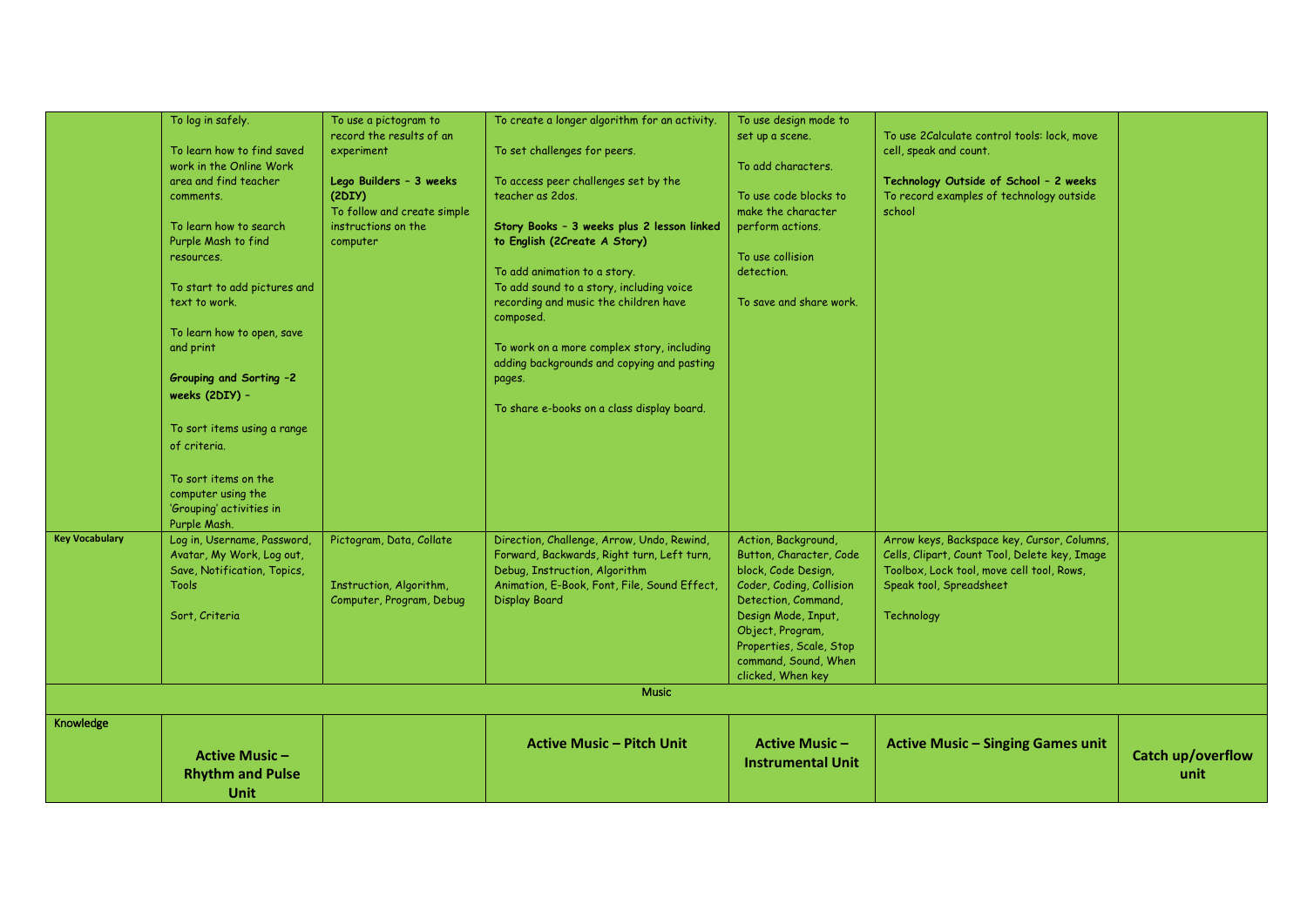| <b>Skills</b> | • To learn and                     | <b>KS1 Christmas</b> | To experiment with different     | To learn to play                  | To take part in new and         |                   |
|---------------|------------------------------------|----------------------|----------------------------------|-----------------------------------|---------------------------------|-------------------|
|               | experience what is                 | performance song     | types of voices and to establish | un-tuned                          | familiar singing games. To      | Catch up/overflow |
|               | meant by a PULSE                   | practice             | the difference between the       | <b>instruments</b>                | sing with a sense of shape of   | unit              |
|               | or a steady beat.                  |                      | speaking and singing voice.      | carefully, following              | the melody.                     |                   |
|               | • To learn to keep a               |                      | To understand how sounds can     | instructions of                   | To follow cue word actions,     |                   |
|               | pulse through                      |                      | be changed from high to low      | gestures, symbol                  | listen to instructions and move |                   |
|               | actions and body                   |                      | and to begin to pitch-match on   | cards and word                    | to a musical time frame.        |                   |
|               | percussion through                 |                      | one note.                        | cues.                             | To think up actions and         |                   |
|               | playful songs and                  |                      | To pitch-match and sing solos    | To continue to                    | memorise sequences of           |                   |
|               | chants.                            |                      | on the notes So and Mi.          | practise following                | actions.                        |                   |
|               | • To continue to                   |                      | To play tuned instruments to a   | gestures, symbol                  | To internalise parts of a song  |                   |
|               | consolidate                        |                      | steady pulse/ accurate rhythm    | and word-cue                      | and clap accurate rhythms.      |                   |
|               | subconscious                       |                      | as an accompaniment to           | instructions while                | To walk to a steady pulse in a  |                   |
|               | understanding of                   |                      | singing.                         | playing un-tuned                  | well-formed circle.             |                   |
|               | pulse through                      |                      | To follow a scale as it goes up  | percussion                        | To choose partners and dance    |                   |
|               | practical activities               |                      | and down with singing and        | instruments.                      | with them within a musical      |                   |
|               | such as clapping                   |                      | actions.                         | To follow a                       | time frame.                     |                   |
|               | games with partners.               |                      | To create musical patterns by    | conductor.                        | To walk, clap and stamp to a    |                   |
|               | To follow a pulse at               |                      | writing 4-beat rhythm and pitch  | To accompany                      | steady pulse while singing.     |                   |
|               | varying tempos.                    |                      | phrases, practising and          | their singing on                  |                                 |                   |
|               | • For the children to              |                      | performing them in groups.       | tuned and un-                     |                                 |                   |
|               | continue chanting                  |                      |                                  | tuned instruments,                |                                 |                   |
|               | and reading TA and<br>Te-Te rhythm |                      |                                  | playing to a                      |                                 |                   |
|               |                                    |                      |                                  | steady pulse and<br>with accurate |                                 |                   |
|               | patterns.<br>• To also learn the   |                      |                                  | rhythms.                          |                                 |                   |
|               | place of a REST in                 |                      |                                  | To play                           |                                 |                   |
|               | music and to                       |                      |                                  | instruments as                    |                                 |                   |
|               | incorporate this into              |                      |                                  | part of a group,                  |                                 |                   |
|               | their knowledge of                 |                      |                                  | attaching different               |                                 |                   |
|               | rhythms.                           |                      |                                  | rhythm symbols to                 |                                 |                   |
|               | • To transfer                      |                      |                                  | different                         |                                 |                   |
|               | experience of                      |                      |                                  | instrumental                      |                                 |                   |
|               | rhythm patterns on                 |                      |                                  | timbres.                          |                                 |                   |
|               | to percussion                      |                      |                                  | To concentrate                    |                                 |                   |
|               | instruments.                       |                      |                                  | and internalise                   |                                 |                   |
|               | • To relate these skills           |                      |                                  | lyrics, playing                   |                                 |                   |
|               | to a known chant.                  |                      |                                  | instruments on                    |                                 |                   |
|               | • To rehearse and                  |                      |                                  | specific cue                      |                                 |                   |
|               | perform in groups,                 |                      |                                  | words.                            |                                 |                   |
|               | starting and                       |                      |                                  | To improvise                      |                                 |                   |
|               |                                    |                      |                                  | melodies on                       |                                 |                   |
|               |                                    |                      |                                  | xylophones.                       |                                 |                   |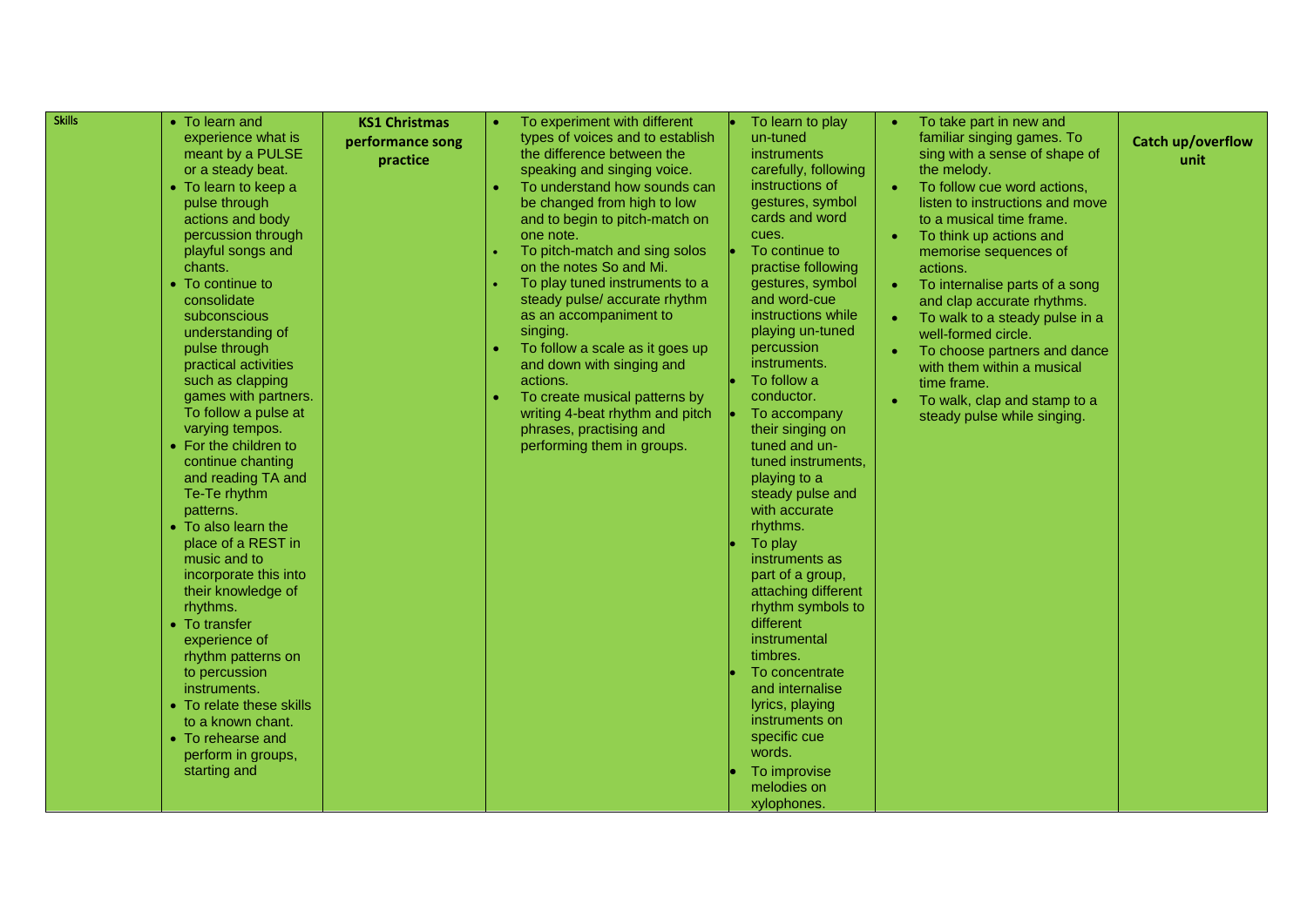|                                                                       | • finishing at the same<br>time and keeping a                                                                                                    |                                                                                                                                                                                                                                                                                          |                                                                                                                                                            |                                                                                                                                                                                                                                                                                                                   |                                                                                                                                                                                                        |                                                                                                                                                                                                                                                                                                                                              |
|-----------------------------------------------------------------------|--------------------------------------------------------------------------------------------------------------------------------------------------|------------------------------------------------------------------------------------------------------------------------------------------------------------------------------------------------------------------------------------------------------------------------------------------|------------------------------------------------------------------------------------------------------------------------------------------------------------|-------------------------------------------------------------------------------------------------------------------------------------------------------------------------------------------------------------------------------------------------------------------------------------------------------------------|--------------------------------------------------------------------------------------------------------------------------------------------------------------------------------------------------------|----------------------------------------------------------------------------------------------------------------------------------------------------------------------------------------------------------------------------------------------------------------------------------------------------------------------------------------------|
|                                                                       | steady pulse using<br>instruments.                                                                                                               |                                                                                                                                                                                                                                                                                          |                                                                                                                                                            |                                                                                                                                                                                                                                                                                                                   |                                                                                                                                                                                                        |                                                                                                                                                                                                                                                                                                                                              |
| Vocabulary                                                            | Pulse, rhythm,                                                                                                                                   |                                                                                                                                                                                                                                                                                          | High, low, pitch, pulse, rhythm,                                                                                                                           | Improvise,                                                                                                                                                                                                                                                                                                        | Melody, cue-words, rhythm                                                                                                                                                                              |                                                                                                                                                                                                                                                                                                                                              |
|                                                                       | percussion, temp,                                                                                                                                |                                                                                                                                                                                                                                                                                          | 4-beat pattern                                                                                                                                             | rhythm,                                                                                                                                                                                                                                                                                                           | pulse                                                                                                                                                                                                  |                                                                                                                                                                                                                                                                                                                                              |
|                                                                       | rest                                                                                                                                             |                                                                                                                                                                                                                                                                                          |                                                                                                                                                            | percussion, pulse                                                                                                                                                                                                                                                                                                 |                                                                                                                                                                                                        |                                                                                                                                                                                                                                                                                                                                              |
|                                                                       |                                                                                                                                                  |                                                                                                                                                                                                                                                                                          | <b>PSHE</b>                                                                                                                                                |                                                                                                                                                                                                                                                                                                                   |                                                                                                                                                                                                        |                                                                                                                                                                                                                                                                                                                                              |
| Knowledge                                                             | I understand rights and<br>responsibilities as a member<br>of my class<br>I know my views are valued<br>I know my rights and<br>responsibilities | I know what is similar and<br>different about my peers<br>I know who I could talk to if I<br>was feeling unhappy or being<br>bullied<br>I know how to make new<br>friends<br>I know that what makes us<br>different makes us all special<br>and unique<br>I can work well with a partner | I know how to tackle new challenges<br>I can identify obstacles and challenges<br>I can understand how it might feel to succeed<br>I know how I learn best | I understand the difference<br>of being healthy and<br>unhealthy<br>I know how to keep<br>healthy and clean and<br>understand germs cause<br>disease and illness<br>I know house hold<br>chemicals and medicines<br>can be harmful<br>I know how to keep safe<br>when crossing the road<br>I know who can keep me | I know there are lots of different types of<br>families<br>I know what it means to be a good friend<br>I know appropriate forms of physical contact<br>I know who can help me in a school<br>community | I am starting to understand<br>the life cycle of animals<br>and humans<br>I understand changes as<br>we grow and that they are<br>natural<br>I can identify the parts of<br>the body that make girls<br>and boys different and use<br>the correct language:<br>vagina, penis, testicles<br>I know that every time I<br>learn something new I |
| <b>Skills</b>                                                         | I feel special and safe my<br>class                                                                                                              | I can tell you how I am the<br>same or different from my<br>friends                                                                                                                                                                                                                      | I can identify my own successes and<br>achievements                                                                                                        | safe<br>I can make healthy<br>lifestyle choices                                                                                                                                                                                                                                                                   | I can care for people that are important to me<br>I know how to make a friend                                                                                                                          | change a little bit<br>I can accept changes will<br>happen to me as I grow                                                                                                                                                                                                                                                                   |
|                                                                       | I can recognise how it feels to<br>be proud of an achievement<br>I can recognise choices and<br>understand consequences                          | I understand how being<br>bullied might feel<br>I can be kind to other children                                                                                                                                                                                                          | I can express how I feel when faced with a<br>new challenge<br>I can work out how to overcome challenges                                                   | I know some ways to help<br>myself if I feel poorly<br>I can recognise when I feel<br>frightened and ask for help                                                                                                                                                                                                 | I can recognise forms of physical contact<br>I know how to praise myself<br>I can ask for help when needed                                                                                             | I can respect my body and<br>understand which parts are<br>private<br>I can cope with changes                                                                                                                                                                                                                                                |
|                                                                       | I can recognise a range of<br>feelings when facing<br>consequences                                                                               |                                                                                                                                                                                                                                                                                          | and how that feels                                                                                                                                         | I can recognise how being<br>healthy makes me feel<br>happy                                                                                                                                                                                                                                                       | I can express to others how I feel bout them                                                                                                                                                           |                                                                                                                                                                                                                                                                                                                                              |
| <b>Key Vocabulary</b>                                                 | Safe, proud, consequences,<br>responsibilities, achievement,<br>value, belonging                                                                 | Kind, responsible, unique,<br>difference, bullying                                                                                                                                                                                                                                       | Achieve, goal, succeed, obstacles, challenge                                                                                                               | Healthy, unhealthy, diet,<br>exercise, safe, harmful                                                                                                                                                                                                                                                              | Family, friends, relationships, appropriate<br>touch, feelings, comfort                                                                                                                                | Changes, natural, scientific<br>body parts, privacy                                                                                                                                                                                                                                                                                          |
| <b>MENTAL HEALTH:</b><br>(Lesson to be taught<br>at end of each unit) | Afl: What will benefit your<br>class? What are their<br>needs? Address and<br>support your class                                                 | <b>Mental Health unit</b><br>Lesson 1: We all have<br>feelings                                                                                                                                                                                                                           | Afl: What will benefit your class? What are<br>their needs? Address and support your<br>class                                                              | <b>Mental Health unit</b><br><b>Lesson 2: Good and not</b><br>so good feelings                                                                                                                                                                                                                                    | Afl: What will benefit your class? What are<br>their needs? Address and support your<br>class                                                                                                          | <b>Mental Health unit</b><br>Lesson 3: Big feelings                                                                                                                                                                                                                                                                                          |
|                                                                       |                                                                                                                                                  |                                                                                                                                                                                                                                                                                          | Science                                                                                                                                                    |                                                                                                                                                                                                                                                                                                                   |                                                                                                                                                                                                        |                                                                                                                                                                                                                                                                                                                                              |
| Knowledge                                                             | Every day materials                                                                                                                              | Seasonal changes -<br>revisited termly                                                                                                                                                                                                                                                   | <b>Animals including humans</b>                                                                                                                            |                                                                                                                                                                                                                                                                                                                   | Plants                                                                                                                                                                                                 |                                                                                                                                                                                                                                                                                                                                              |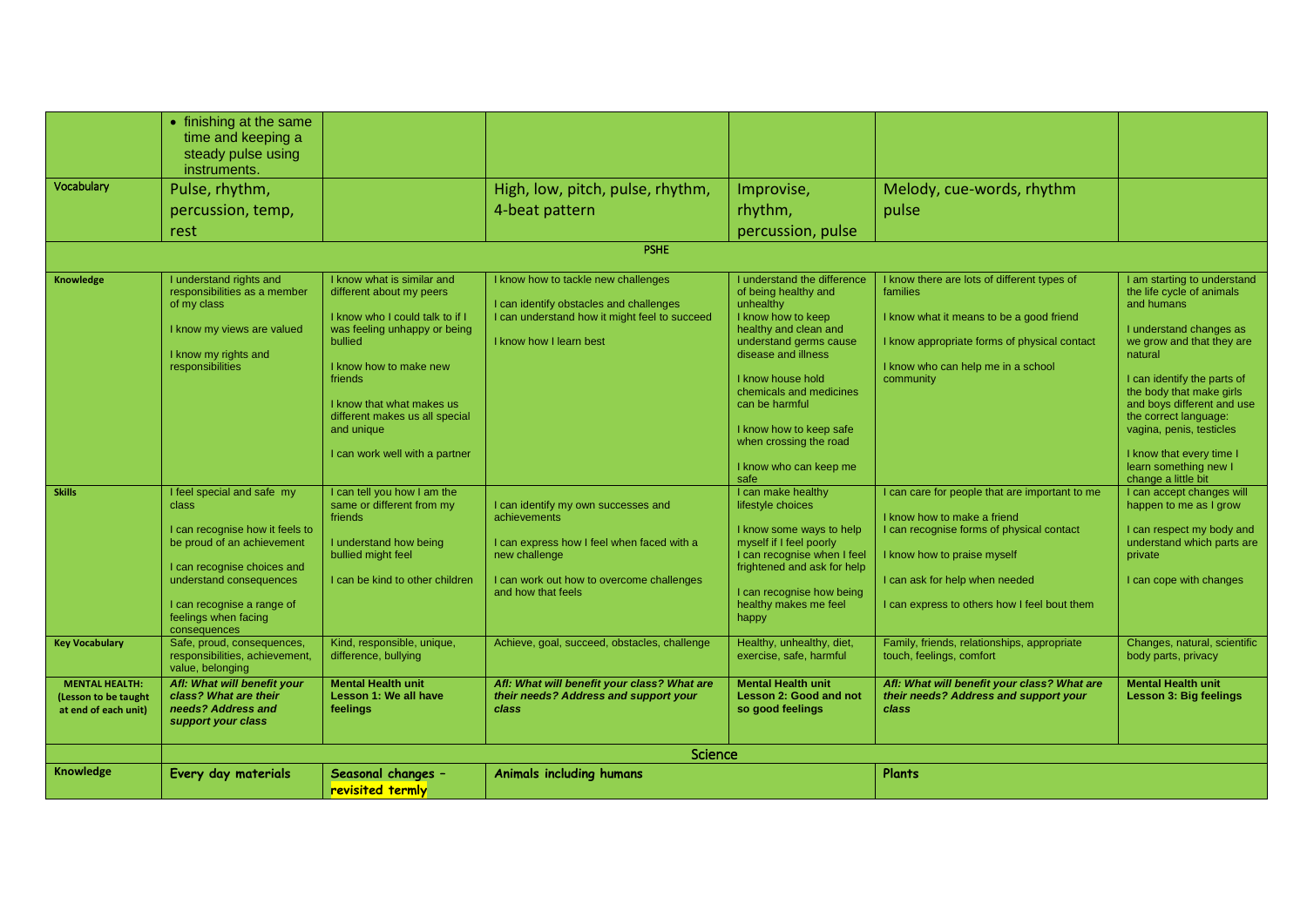|                       | Make links between<br>an object and the<br>material from<br>which it is made<br>Identify and name<br>a variety of<br>everyday materials<br>Describe the simple<br>physical properties<br>of a variety of<br>everyday materials<br>Compare and group<br>together a variety<br>of everyday                                                          | Observe changes<br>across the four<br>season<br>Observe and<br>describe weather<br>associated with the<br>seasons and how day<br>length varies.                                                                                                                                                                                                                                                                   | Identify and name a variety of common animals<br>including<br>fish, amphibians, reptiles, birds and mammals<br>Understand the language of carnivores, herbivores<br>and omnivores<br>Describe and compare the structure of a variety of<br>common animals.<br>Identify parts of the human body and make links to<br>senses.                                                                                                | Identify and name a variety of common wild and garden<br>plants, including trees<br>Identify and describe the basic structure of common<br>flowering plants, including trees.                                                                                                                                                                   |
|-----------------------|---------------------------------------------------------------------------------------------------------------------------------------------------------------------------------------------------------------------------------------------------------------------------------------------------------------------------------------------------|-------------------------------------------------------------------------------------------------------------------------------------------------------------------------------------------------------------------------------------------------------------------------------------------------------------------------------------------------------------------------------------------------------------------|----------------------------------------------------------------------------------------------------------------------------------------------------------------------------------------------------------------------------------------------------------------------------------------------------------------------------------------------------------------------------------------------------------------------------|-------------------------------------------------------------------------------------------------------------------------------------------------------------------------------------------------------------------------------------------------------------------------------------------------------------------------------------------------|
| <b>Skills</b>         | Classifying<br>$\bullet$<br>materials verbally<br>Identifying<br>similarities and<br>differences<br>between different<br>materials<br>Asking and<br>answering simple<br>questions about<br>the physical<br>properties of<br>everyday materials<br>Perform simple<br>tests to compare<br>the suitability of<br>materials for<br>different purposes | Observation over<br>time by keeping a<br>journal of seasonal<br>changes. Words<br>and drawings<br>Noticing patterns,<br>making links with<br>the season.<br>weather and the<br>changes around us.<br><b>Communicate their</b><br>ideas, what they<br>do and what they<br>find out in a<br>variety of ways.<br><b>Making predictions</b><br>to the season and<br>possible changes to<br>the weather and<br>nature. | Use observations to answer questions about what makes<br>an animal a fish, amphibians, reptiles, birds and<br>mammals<br>Notice patterns with our senses and how our body works<br>e.g. shape of ear for hearing<br>Communicate their ideas, what they do and what they<br>find out in a variety of ways. Comparing the diet of<br>carnivores, herbivores and omnivores. Make predictions<br>based on knowledge of animals | Observations over time, how does a seed become a<br>seedling and then plant. Draw pictures and label<br>Classifying plants including trees, wild plants and flowers<br>based on what they can see. I know this is a tree<br>because<br>Identifying using secondary sources. Use books and<br>videos to classify trees, wild plants and flowers. |
| <b>Key Vocabulary</b> | Sink, float, smooth,<br>bumpy, stretch, shiny,<br>dull, stiff<br>Plastic, glass, wood,<br>metal, fabric                                                                                                                                                                                                                                           | Autumn, summer, spring,<br>winter, day, night,<br>evening, afternoon,<br>morning, noon, midnight                                                                                                                                                                                                                                                                                                                  | Mammals, amphibians, reptiles, birds, fish, carnivores,<br>herbivores, omnivores, shoulder, ear (hear), eyes (sight), lips,<br>mouth, tonque (taste), nose (smell), heart, skin (touch/feel),<br>hands, finger, bones, toes, lips, back., leg, hair, foot, arm                                                                                                                                                             | Deciduous, evergreen, branches, trunk, root, leaf, blossom, bulb,<br>seed, bud, flower, stem                                                                                                                                                                                                                                                    |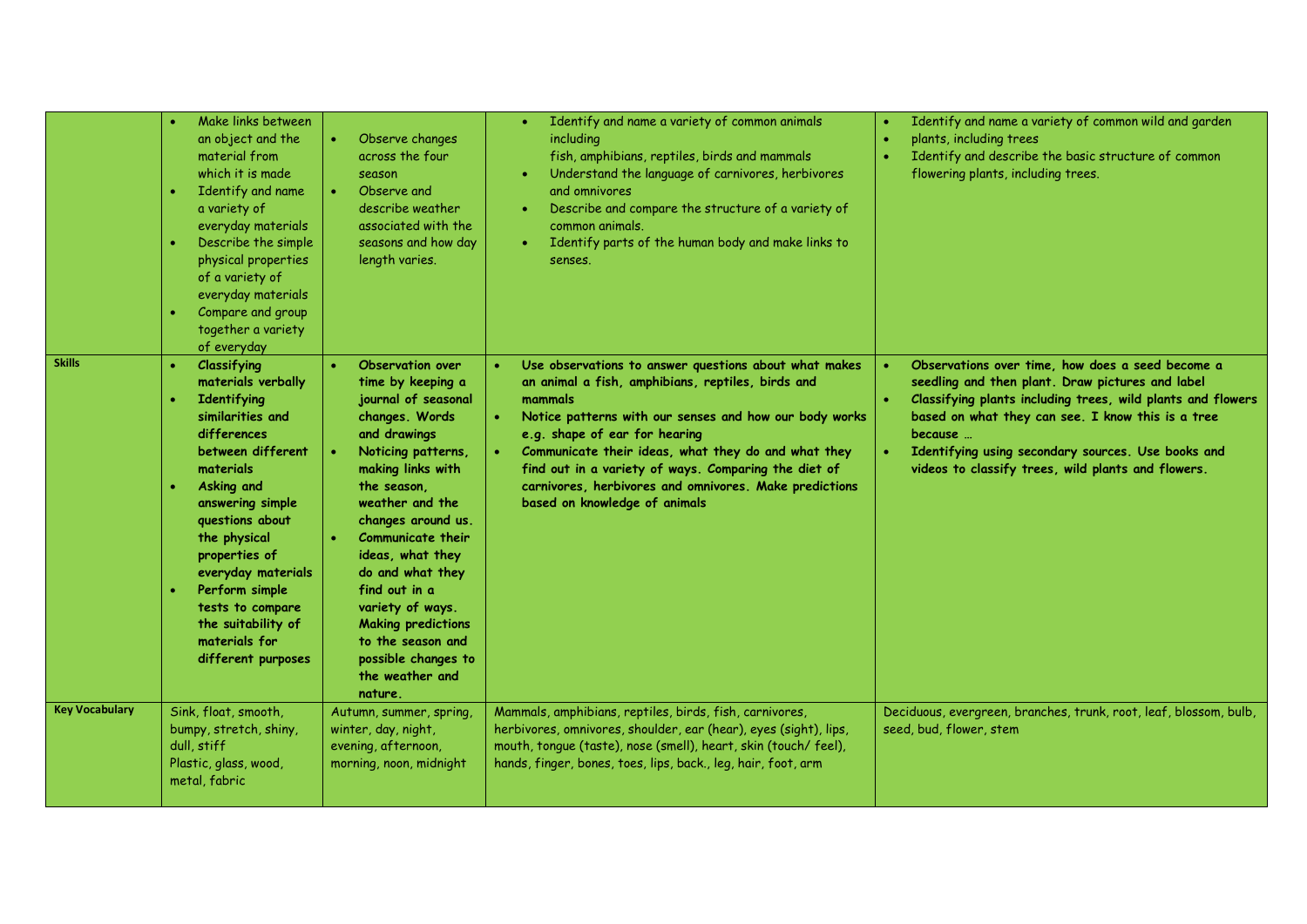| Design Technology |                                          |                                |  |                                      |                                    |                                     |  |  |
|-------------------|------------------------------------------|--------------------------------|--|--------------------------------------|------------------------------------|-------------------------------------|--|--|
| Knowledge         | <b>Textiles: Templates &amp; joining</b> | Cookery: Prepare a simple dish |  | Cookery: Prepare a simple dish       | Cookery: Prepare a simple dish     | Mechanisms: Levers and sliders      |  |  |
|                   | techniques Puppets                       | safely Design Sandwich or      |  | safely Fruit kebabs on cocktail      | safely Salad with simple           | Toys with moving parts              |  |  |
|                   |                                          | wrap based Pizzas & garnish    |  | sticks (using soft fruit             | dressing                           |                                     |  |  |
|                   | D1- Draw a simple picture of             |                                |  |                                      |                                    | T3- Join accurately, using glue or  |  |  |
|                   | an intended design with                  | M1- Select and explain why     |  | M1- Select and explain why they      | M1- Select and explain why they    | tape.                               |  |  |
|                   | basic labelling.                         | they have chosen a particular  |  | have chosen a particular tool for    | have chosen a particular tool for  | T5- Create and use levers and       |  |  |
|                   | D3-With help put ideas into              | tool for the task.             |  | the task.                            | the task.                          | sliders.                            |  |  |
|                   | practice                                 | M2- Select and explain their   |  | M2- Select and explain their choice  | M2- Select and explain their       | D1- Draw a simple picture of an     |  |  |
|                   | E2- Talk about their own &               | choice of materials, sometimes |  | of materials, sometimes with help.   | choice of materials, sometimes     | intended design with basic          |  |  |
|                   | others' work identifying                 | with help.                     |  | M3- Explain how to keep safe         | with help.                         | labelling.                          |  |  |
|                   | strengths and/or weaknesses              | M3- Explain how to keep safe   |  | during a practical task.             | M3- Explain how to keep safe       | D3- With help put ideas into        |  |  |
|                   | E3- Order products or                    | during a practical task.       |  | D1- Draw a simple picture of an      | during a practical task.           | practice                            |  |  |
|                   | designs chronologically and              | D1- Draw a simple picture of   |  | intended design with basic           | D1- Draw a simple picture of an    | E1- Describe how an existing        |  |  |
|                   | begin to explain reasons why             | an intended design with basic  |  | labelling.                           | intended design with basic         | product works (e.g the toy moves    |  |  |
|                   | they are ordered in that way.            | labelling.                     |  | D3-With help put ideas into          | labelling.                         | when I turn the handle')            |  |  |
|                   | T1- Cut out shapes from a                | D3-With help put ideas into    |  | practice                             | D3-With help put ideas into        | E2-Talk about their own and others' |  |  |
|                   | range of fabrics & papers.               | practice                       |  | E2-Talk about their own and others'  | practice                           | work identifying strengths and/or   |  |  |
|                   | Join fabrics using running               | E1- Describe how an existing   |  | work identifying strengths and/or    | E2-Talk about their own and        | weaknesses                          |  |  |
|                   | stitch, glue, staples, over-             | product works)                 |  | weaknesses                           | others' work identifying           | E3- Order products or designs       |  |  |
|                   | sewing & tape.                           | E2-Talk about their own and    |  | T2- Cut/thread accurately and        | strengths and/or weaknesses        | chronologically and begin to        |  |  |
|                   | T2- Cut accurately & safely              | others' work identifying       |  | safely with scissors/ using cocktail | T2- Cut accurately and safely with | explain reasons why they are        |  |  |
|                   | with scissors                            | strengths and/or weaknesses    |  | stick                                | scissors                           | ordered in that way.                |  |  |
|                   | T3- Join accurately, using               | T2- Cut accurately and safely  |  | F2- Identify various types of fruit. | F2- Identify the main food         | M1- Select and explain why they     |  |  |
|                   | glue/tape.                               | with blunt knife               |  | F3- Identify the source of various   | groups, including fruit and        | have chosen a particular tool for   |  |  |
|                   | M1- Select & explain why                 | F2- Identify the main food     |  | fruits.                              | vegetables                         | the task.                           |  |  |
|                   | they have chosen a                       | groups, including fruit and    |  |                                      | F3- Identify the source for        | M2- Select and explain their choice |  |  |
|                   | particular tool for the task.            | vegetables                     |  |                                      | common foods.                      | of materials, sometimes with help.  |  |  |
|                   | M2- Select & explain their               | F3- Identify the source for    |  |                                      |                                    | M3- Explain how to keep safe        |  |  |
|                   | choice of materials,                     | common foods.                  |  |                                      |                                    |                                     |  |  |
|                   | sometimes with help.                     |                                |  |                                      |                                    |                                     |  |  |
|                   | M3- Explain how to keep                  |                                |  |                                      |                                    |                                     |  |  |
|                   | safe during a practical tasks.           |                                |  |                                      |                                    |                                     |  |  |
| <b>Skills</b>     | *Talk about existing products            | *chopping/snip using a blunt   |  | *Follow a simple recipe supported    | *Follow a simple recipe            | *Talk about existing products and   |  |  |
|                   | and say what is good or not              | knife/scissors safely          |  | by an adult and carry out            | supported by an adult and carry    | say what is good or not so good     |  |  |
|                   | so good about them                       | *Grate soft food with adult    |  | instructions with a little support   | out instructions with a little     | about them                          |  |  |
|                   |                                          | support                        |  |                                      | support                            | * Explain intentions                |  |  |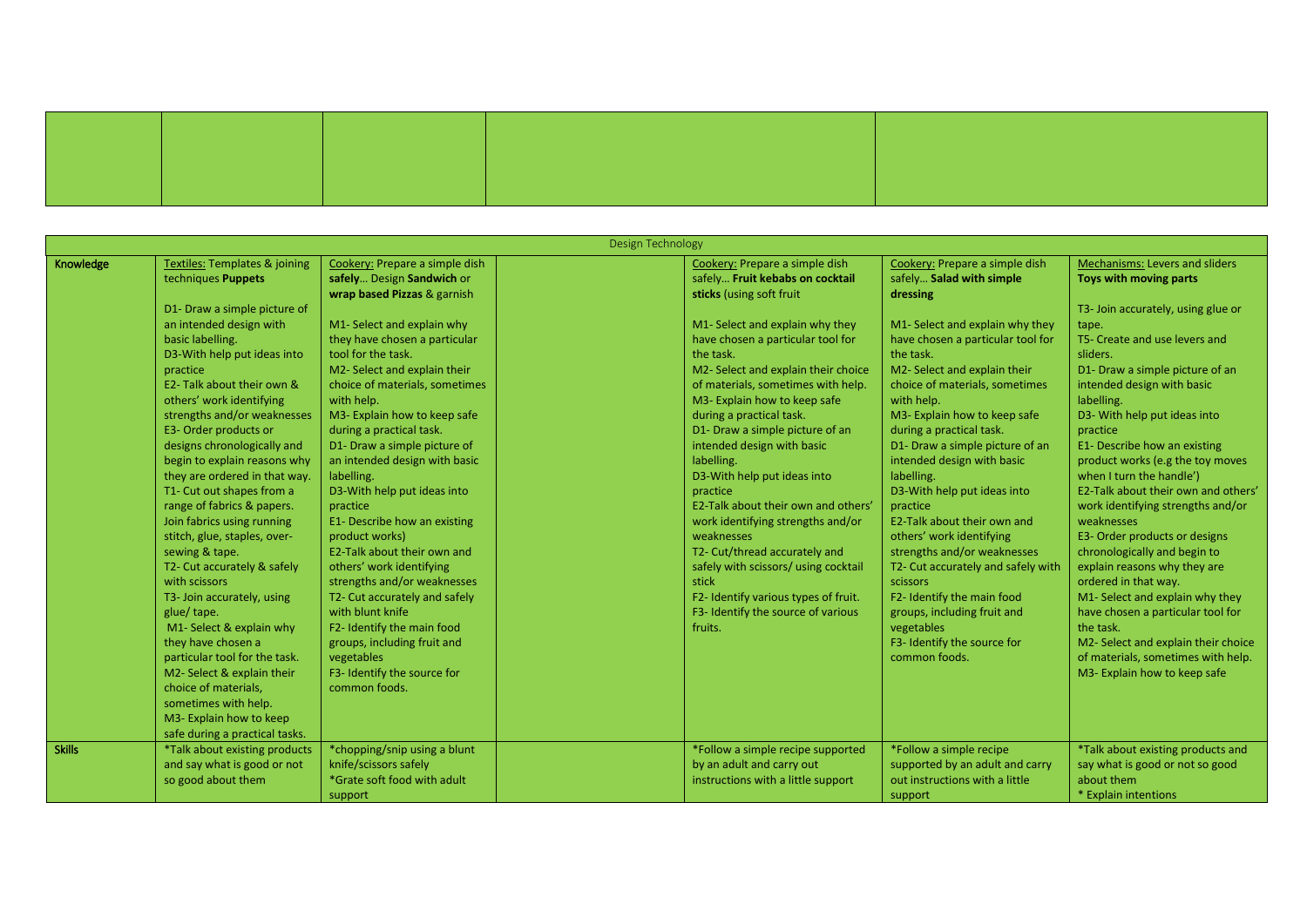|                       | * Explain what they want to<br>do.<br>*Design following design<br>criteria with support.<br>* Use simple pictures/<br>words/ diagrams to describe<br>design.<br>* Select tools and equipment<br>needed for purpose.<br>*Use appropriate materials<br>*Talk about own work with<br>support<br>*follow procedures for<br>safety<br>* use a range of materials &<br>components materials &<br><b>textiles</b><br>* measure, mark out, cut &<br>shape materials &<br>components<br>*assemble, join and combine<br>materials and components<br>*use finishing techniques,<br>including those from Art &<br>Design. | *Follow a simple recipe<br>supported by an adult and<br>carry out instructions with a<br>little support<br>*follow safety and hygiene<br>procedures<br>*Spoon ingredients into<br>different containers with<br>increasing accuracy and<br>minimal spillage<br>*Spread soft ingredients eg.<br>Hummus, butter<br>*Snip fresh herbs, spring<br>onions.<br>*With help and supervision,<br>assemble and arrange cold<br>ingredients. | *follow procedures for safety and<br>hygiene<br>*Use bridge cut hold to cut soft<br>food using a blunt knife eg. Cut<br>strawberries / bananas with close<br>adult supervision<br>* Thread soft foods onto cocktail<br>sticks eg. Fruit kebabs using<br>strawberries, satsumas, grapes | *follow procedures for safety<br>and hygiene<br>* Use bridge cut hold to cut soft<br>food using a blunt knife eg.<br>Lettuce with close adult<br>supervision.<br>*Grate soft food eg. Cucumber<br>with adult support.<br>*Snip herbs using scissors safely<br>for garnish.<br>*Use a juicer to extract juice<br>*Mix, stir and combine liquid<br>ingredients (oil and fruit juice) to<br>make dressing<br>*With Guidance pour or drizzle<br>dressing on to salads and lightly<br>sprinkle garnish on cold food. | *Design following design criteria<br>with support.<br>* Use simple pictures/ words/<br>diagrams to describe design.<br>* Select tools & equipment needed<br>for purpose.<br>*Use appropriate materials<br>*Talk about own work with support<br>*Use a simple lever<br>*Follow safety procedures<br>* use a range of materials and<br>components, including<br>construction materials or kits &<br>mechanical components<br>*measure, mark out, cut and shape<br>materials & components<br>*assemble, join & combine<br>materials and components<br>*use finishing techniques, including<br>those from Art & Design. |
|-----------------------|---------------------------------------------------------------------------------------------------------------------------------------------------------------------------------------------------------------------------------------------------------------------------------------------------------------------------------------------------------------------------------------------------------------------------------------------------------------------------------------------------------------------------------------------------------------------------------------------------------------|----------------------------------------------------------------------------------------------------------------------------------------------------------------------------------------------------------------------------------------------------------------------------------------------------------------------------------------------------------------------------------------------------------------------------------|----------------------------------------------------------------------------------------------------------------------------------------------------------------------------------------------------------------------------------------------------------------------------------------|-----------------------------------------------------------------------------------------------------------------------------------------------------------------------------------------------------------------------------------------------------------------------------------------------------------------------------------------------------------------------------------------------------------------------------------------------------------------------------------------------------------------|---------------------------------------------------------------------------------------------------------------------------------------------------------------------------------------------------------------------------------------------------------------------------------------------------------------------------------------------------------------------------------------------------------------------------------------------------------------------------------------------------------------------------------------------------------------------------------------------------------------------|
| <b>Key Vocabulary</b> | Names of equipment, felt,<br>running stitch, needle,<br>thread, fabric                                                                                                                                                                                                                                                                                                                                                                                                                                                                                                                                        | Technical language-cutting,<br>grating, slicing, names of tools.                                                                                                                                                                                                                                                                                                                                                                 | Technical language- bridge cut<br>hold, names of equipment &<br>various fruit.                                                                                                                                                                                                         | Names of salad ingredients.<br>Technical language- bridge cut<br>hold, grating, juicing and names<br>of equipment.                                                                                                                                                                                                                                                                                                                                                                                              | Levers, sliders, push pull,<br>directional language                                                                                                                                                                                                                                                                                                                                                                                                                                                                                                                                                                 |

## Curriculum Enhancements Year: 1

|                            | Autumn 1                               | Autumn 2 | Spring 1                                       | Spring 2 | Summer 1                     | Summer 2 |
|----------------------------|----------------------------------------|----------|------------------------------------------------|----------|------------------------------|----------|
| <b>Enquiry entry point</b> | Sept - clues from the Magic Toymaker.  |          | Dinosaur hunt.                                 |          | Water games competition.     |          |
|                            |                                        |          |                                                |          |                              |          |
|                            | Nov-planning a party (celebrations)    |          |                                                |          |                              |          |
|                            |                                        |          |                                                |          |                              |          |
| <b>Enquiry Exit point</b>  | Visit from the toymaker.               |          | Dressing up day – famous people from the past. |          | Beach day in the playground. |          |
|                            |                                        |          |                                                |          |                              |          |
|                            | Christmas party with children's ideas. |          |                                                |          |                              |          |
|                            |                                        |          |                                                |          |                              |          |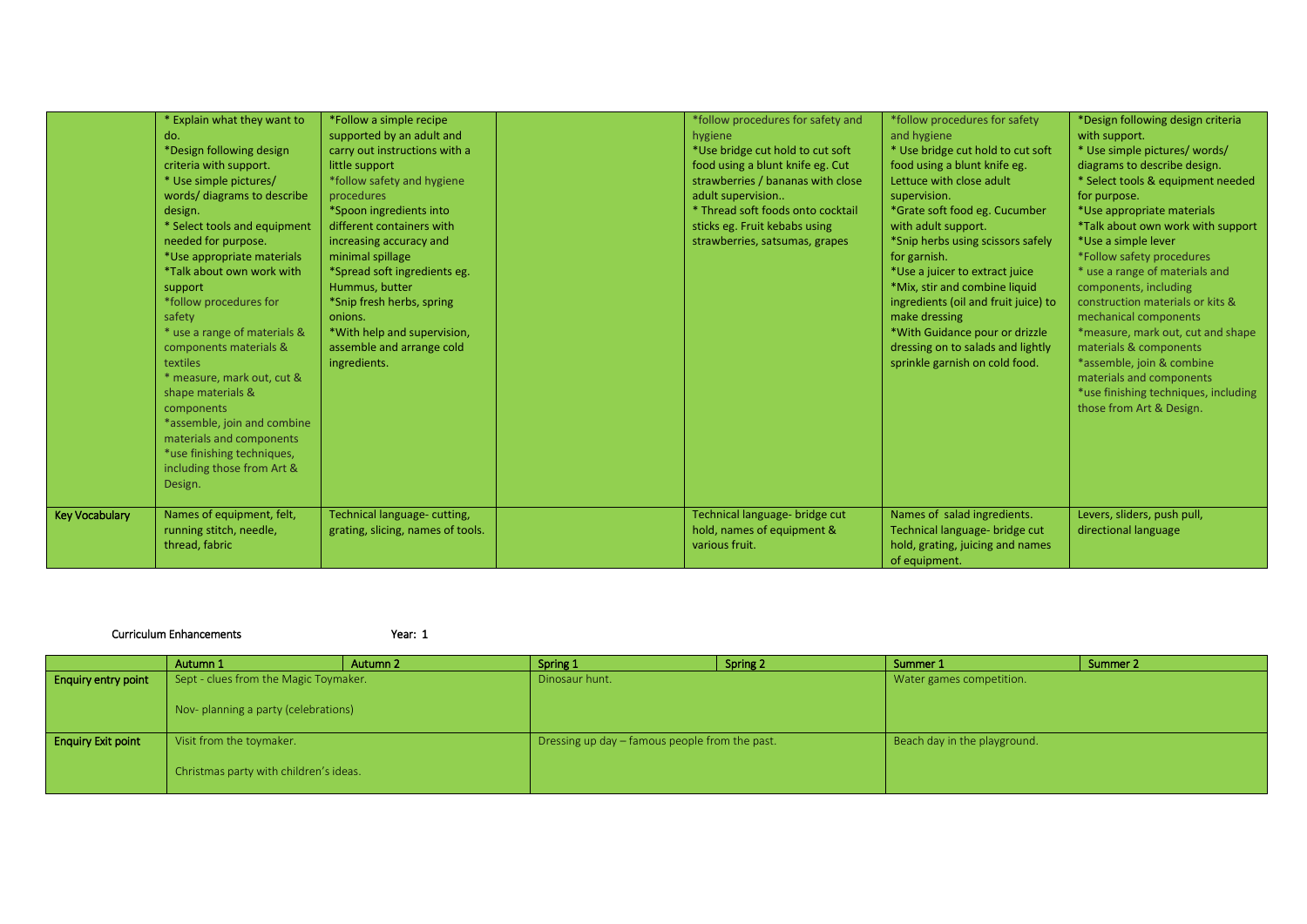| Trips, visitors and<br>workshops                 | Magic toymaker visit                                                                                                                                                                                                                        | Trip to Roves Farm                                                                                                                                                                              | Fossil workshop with Craig<br><b>Clements</b>                                                                      | Visit from Rabbi Solomons<br>Dino workshop                                                                                              | Visit to St Andrews church                                                                                                                                                                                                                                                                                                                                                                                                    | Trip to Cotswold water park<br>(beach day) |
|--------------------------------------------------|---------------------------------------------------------------------------------------------------------------------------------------------------------------------------------------------------------------------------------------------|-------------------------------------------------------------------------------------------------------------------------------------------------------------------------------------------------|--------------------------------------------------------------------------------------------------------------------|-----------------------------------------------------------------------------------------------------------------------------------------|-------------------------------------------------------------------------------------------------------------------------------------------------------------------------------------------------------------------------------------------------------------------------------------------------------------------------------------------------------------------------------------------------------------------------------|--------------------------------------------|
| Curriculum<br><b>Enhancements</b><br>(Termly)    | Wiltshire learning resources<br>Aspire, achieve, grow value<br>Helping hands nominated<br>No Pens day<br>Harvest<br><b>Black history</b><br>Dress up in roleplay<br>Rock Star day<br>Welly walk<br><b>Premier Sports</b><br>Tennis workshop | Wiltshire learning resources<br>Anti-bullying week<br>Enterprise week<br>Poetry day<br>Christmas production<br>Staff panto<br>Toymaker visit<br>Welly walk<br>Premier sports<br>Christmas fayre | Wiltshire learning resources<br>Young voices<br>Fossil workshop<br>Fossil day<br>Dino day<br><b>Premier Sports</b> | Wiltshire learning resources<br>World Book Day<br>Science day<br>Dress up day $-$ people of the<br>past<br>Premier sports<br>Welly walk | International day<br>Music roadshow<br><b>Science Fayre</b><br>International day<br>Dress-up day<br>Spelling bee International day<br>Sports day and family picnic<br>Summer fair<br>Premier sports<br>Seasonal changes hunt - welly walk<br>Summer poetry                                                                                                                                                                    |                                            |
| Curriculum<br><b>Enhancements (On-</b><br>going) | offers-Eco monitors-Kiss and Drop-Cyber mentors                                                                                                                                                                                             |                                                                                                                                                                                                 |                                                                                                                    |                                                                                                                                         | Class dojo - Helping hands - BLP - Relative readings & partner reading - Poetry Days - Charity events - Outdoor learning - BSL - No pens day - Peer massage - Values - Breakfast club & acorns - Parent workshops - Music<br>lessons-Gardening-House competitions-Visitors-School pets-FORO-Access to technology-Clubs-Family learning events-Parent book looks-Outdoor equipment and outdoor areas-Golden mile-Pupil premium |                                            |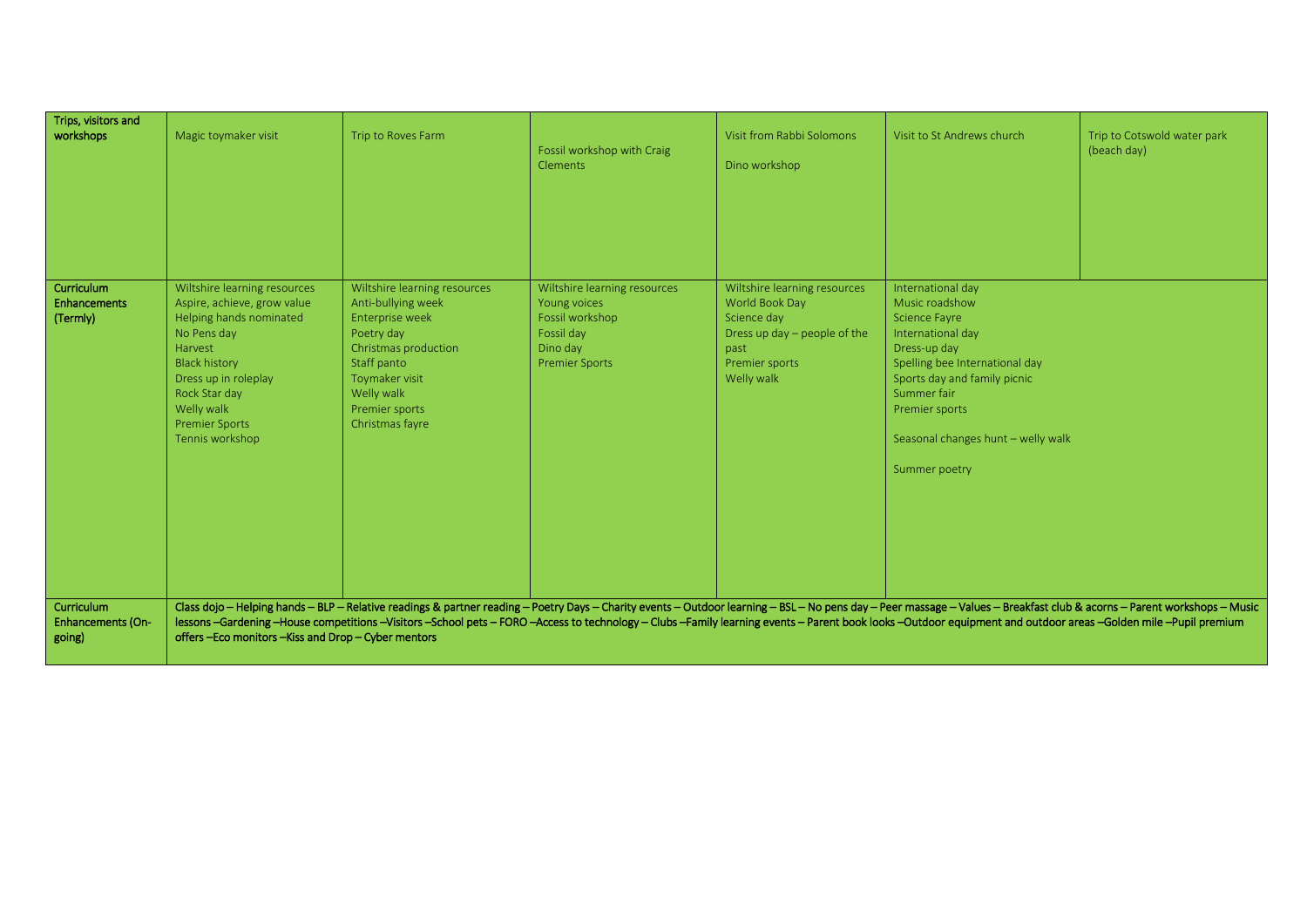| PE<br>Year 1 |                                                                                                                                                                                                                         |                                                                                                                                                                                                           |                                                                                                                                                                                              |                                                                                                                                                                                                                                                                                          |                                                                                                                                                                                                                                                                                                                       |                                                                                                                                                                                                                                                    |
|--------------|-------------------------------------------------------------------------------------------------------------------------------------------------------------------------------------------------------------------------|-----------------------------------------------------------------------------------------------------------------------------------------------------------------------------------------------------------|----------------------------------------------------------------------------------------------------------------------------------------------------------------------------------------------|------------------------------------------------------------------------------------------------------------------------------------------------------------------------------------------------------------------------------------------------------------------------------------------|-----------------------------------------------------------------------------------------------------------------------------------------------------------------------------------------------------------------------------------------------------------------------------------------------------------------------|----------------------------------------------------------------------------------------------------------------------------------------------------------------------------------------------------------------------------------------------------|
| PE.          | Term 1                                                                                                                                                                                                                  | Term <sub>2</sub>                                                                                                                                                                                         | Term <sub>3</sub>                                                                                                                                                                            | Term 4                                                                                                                                                                                                                                                                                   | Term <sub>5</sub>                                                                                                                                                                                                                                                                                                     | Term <sub>6</sub>                                                                                                                                                                                                                                  |
| Units:       | Dance<br><b>Mini Beasts</b>                                                                                                                                                                                             | Net & Wall<br>Games Skills 1                                                                                                                                                                              | <b>Invasion Games</b><br>Skills 1                                                                                                                                                            | <b>Invasion Games</b><br>Skills <sub>2</sub>                                                                                                                                                                                                                                             | <b>Athletics 2</b>                                                                                                                                                                                                                                                                                                    | <b>Dance</b><br><b>Under the Sea</b>                                                                                                                                                                                                               |
| Knowledge:   | To perform, review and improve<br>performance<br>Use pictures as stimulus                                                                                                                                               | To use sending and receiving skills<br>within rules of games                                                                                                                                              | Apply attacking and defending<br>within activities                                                                                                                                           | Apply attacking and defending<br>within activities                                                                                                                                                                                                                                       | Accurately replicate techniques of<br>catching and throwing events                                                                                                                                                                                                                                                    | To perform, review and improve<br>performance<br>Use pictures as stimulus                                                                                                                                                                          |
| Skills:      | Move safely and creatively in<br>space<br><b>Timing and levels</b><br>Perform, feedback and improve<br>Variety of travelling movements<br>Move direction in unison<br>Turn action from motif into<br>travelling actions | Striking with accuracy<br>Volleying<br>Sending and receiving balls with<br>accuracy<br><b>Rallies</b>                                                                                                     | Chest pass<br>Moving into space after passing<br>Move and turn under control with<br>stick and ball<br>Dribble ball with hands<br>Send and receive<br>Send ball with feet                    | Using attacking and defending in<br>activities which require them<br>Move to receive a safe pass<br>Turn whilst in control of ball<br>Run quickly and dodge to beat an<br>opponent<br>Tracking & intercept an opponent<br>Catching a ball consistently on the<br>full & after one bounce | Run at different speeds<br>Change direction<br>Adapt speed depending on<br>distance<br>Different styles of jumping and<br>techniques to increase height and<br>distance<br>Adding running to jumping<br>Replicate throwing events<br>Developing leg and feet placement<br>Evaluate others using technical<br>language | Move safely and creatively in space<br><b>Timing and levels</b><br>Perform, feedback and improve<br>Variety of travelling movements<br>Move direction in unison<br>Turn action from motif into<br>travelling actions                               |
| Vocabulary:  | Feedback<br><b>Perform</b><br><b>Stimulus</b><br><b>Unison</b><br>Pathways/directions<br><b>Travelling</b><br><b>Motif</b>                                                                                              | <b>Accuracy</b><br><b>Striking</b><br>Receiving<br>Rally                                                                                                                                                  | Chest pass<br><b>Dribble</b><br>Control<br><b>Stick and ball</b><br>Space<br>Attack/defend                                                                                                   | Attack/defend<br><b>Bounce</b><br>Intercept<br><b>Track</b><br>Opponent<br><b>Turn</b>                                                                                                                                                                                                   | Speed/direction<br><b>Adapt</b><br>Height/distance<br>Change<br>Placement                                                                                                                                                                                                                                             | Feedback<br><b>Perform</b><br><b>Stimulus</b><br><b>Unison</b><br>Pathways/directions<br><b>Travelling</b><br>Motif                                                                                                                                |
| Units:       | <b>Target Games 2</b>                                                                                                                                                                                                   | <b>Gymnastics</b><br>Balancing & Spinning on Points and<br>Patches                                                                                                                                        | <b>Gymnastics</b><br>Wide, Narrow & Curled Rolling &<br><b>Balancing</b>                                                                                                                     | <b>Movement Skills 2</b>                                                                                                                                                                                                                                                                 | <b>Gymnastics</b><br>Pathways - Small & Long                                                                                                                                                                                                                                                                          | <b>Striking and Fielding Games Skills 1</b>                                                                                                                                                                                                        |
| Knowledge:   | Applying striking & throwing skills<br>to physical activities                                                                                                                                                           | Performing spins and balances as<br>part of a wider routine and in<br>different formations                                                                                                                | Working with a partner in long,<br>curved and narrow shapes within<br>movement                                                                                                               | Apply basic skills competently in a<br>range of physical activities                                                                                                                                                                                                                      | Use different pathways within a<br>sequence - mounting and<br>dismounting apparatus                                                                                                                                                                                                                                   | Show awareness of boundaries<br>and rules<br>Strike and support fielders                                                                                                                                                                           |
| Skills:      | Punt a ball with accuracy<br>Single and both feet<br>Strike a ball at a target with<br>accuracy<br>Strike a ball with force and<br>accuracy<br>Throw a ball overarm at a target<br>Bounce a ball at target              | Sequence of spins<br>Symmetrical balances on patches<br>Asymmetrical spins and balances<br><b>Routines in different</b><br>formations/partner<br>Spinning at different levels<br><b>Changing dynamics</b> | Travel in a wide shape<br>Balance inversion with wide body<br>parts<br><b>Curled movements in sequences</b><br>on floor and apparatus<br>Long shapes whilst in balance,<br>motion and flight | Move with good control following<br>visual and audio instructions<br>Travel backwards safely<br>Balance on one leg<br>Jump in a variety of ways<br>Dodge and move safely with<br>awareness of others<br>Volley and punt                                                                  | Step gracefully in straight<br>pathways<br>Sequences - sideways, forward<br>and backward stepping<br>Move close to ground - pushing<br>and pulling on different parts of<br>the body                                                                                                                                  | Strike ball of a tee<br>Run and hit ball to gather runs<br>Work as group to field the ball<br>Get into a ready position to catch<br>Tracking the flight of the ball to<br>catch<br>Roll a ball to a target accurately<br>Throw underarm accurately |